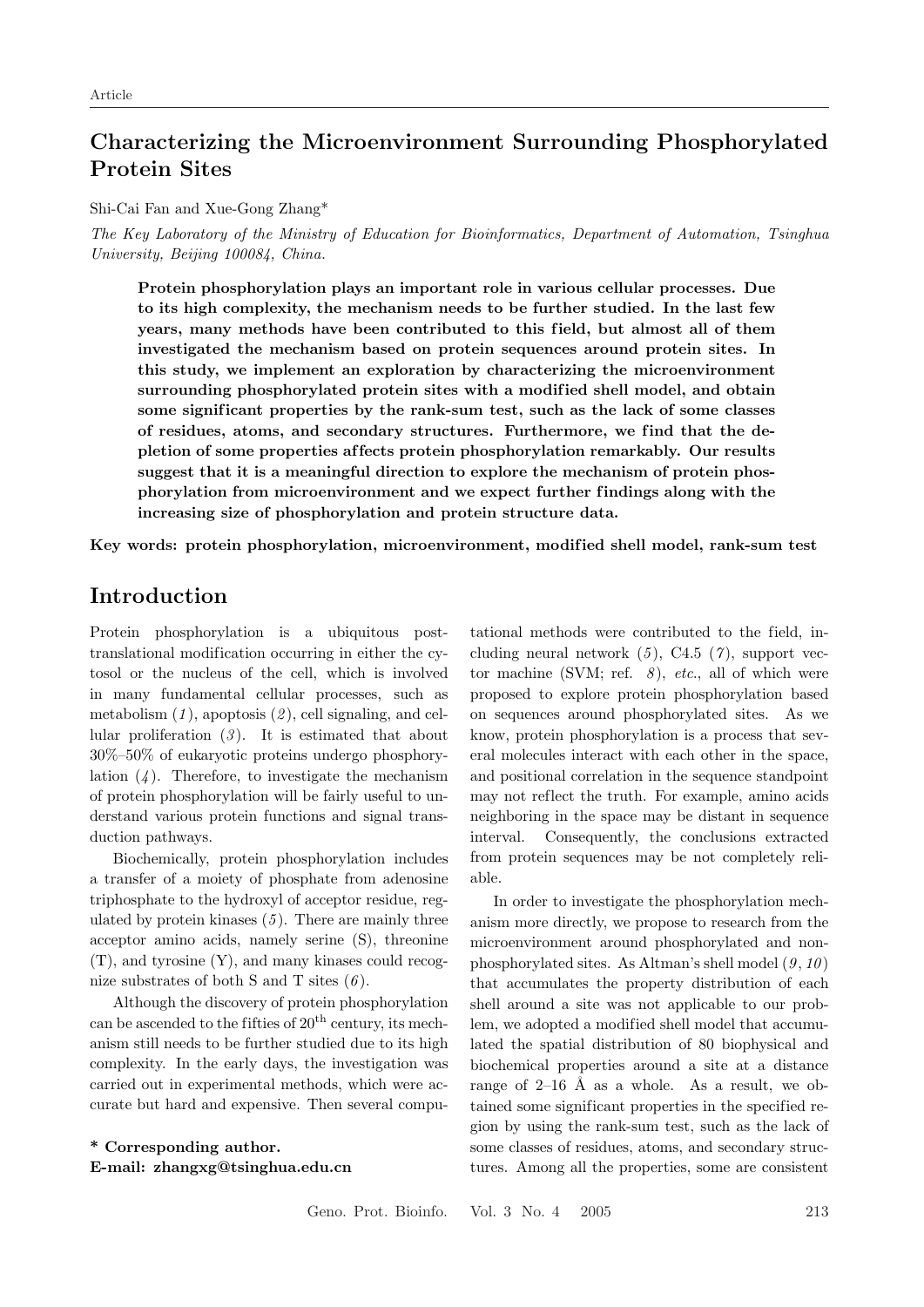with the findings based on protein sequences, some are new, while others are somewhat different. We suspect that the depletion of some properties around sites may be more important than the enrichment. In a word, our method provides a new direction to investigate protein phosphorylation and we expect further findings when the size of phosphorylation and protein structure data becomes larger.

# Results

After obtaining the structure data of positive and negative samples (sites and non-sites), we accumulated the spatial distribution of 80 biophysical and

biochemical properties with respect to S, T, and Y sites by using our modified shell model, and adopted a standard nonparametric test of significance (the Mann-Whitney rank-sum test; ref.  $11)$  to compare the distribution. We listed in Table 1 the ten most significantly differential distributed properties for S, T, and Y sites, respectively, that is, the ten properties with the lowest p-value (p-value  $(0.05)$ , which were defined as our candidate properties.

In order to test whether these properties appeared randomly, we repeated 1,000 times of permutation on the samples followed by the rank-sum test, and counted the frequency of each candidate property (Table 1). From the result, we can see that most of the

Table 1 Significant Properties of Serine (S), Threonine (T), and Tyrosine (Y) Sites

| Site           | Property                       | $p$ -value | Frequency in     | Frequency in     | Significant |
|----------------|--------------------------------|------------|------------------|------------------|-------------|
|                |                                |            | randomicity test | sensitivity test | status      |
| Serine (S)     | $Residue-name-is-Ile*$         | 0.00058    | 34               | 999              | low         |
|                | $Ring-system*$                 | 0.00102    | 37               | 931              | low         |
|                | Mobility*                      | 0.00118    | 24               | 997              | low         |
|                | Residue-name-is-Phe*           | 0.00129    | 41               | 944              | low         |
|                | Atom-name-is-C*                | 0.00156    | 28               | 996              | low         |
|                | $Residue-class 2-is-basic*$    | 0.00239    | 46               | 921              | low         |
|                | Atomic 1                       | 0.00399    | 35               | 716              | low         |
|                | Atom-name-is-N                 | 0.00412    | 52               | 806              | low         |
|                | Vdw-volume                     | 0.00417    | 34               | 777              | low         |
|                | Partial-charge                 | 0.00582    | $50\,$           | 328              | high        |
| Threonine (T)  | Residue-class1-is-hydrophobic* | 0.00012    | 31               | 1,000            | low         |
|                | Residue-name-is-Val*           | 0.00013    | 38               | 994              | low         |
|                | Residue-class2-is-nonpolar*    | 0.00026    | 28               | 973              | low         |
|                | Atom-name-is-C*                | 0.00037    | 26               | 1,000            | low         |
|                | Atom-type-is-CT*               | 0.00040    | 33               | 998              | low         |
|                | VDW-volume                     | 0.00060    | 54               | 920              | low         |
|                | Atom-type-is-N                 | 0.00060    | 29               | 779              | low         |
|                | Amide                          | 0.00070    | 55               | 819              | low         |
|                | Atom-name-is-any               | 0.00070    | 22               | 598              | low         |
|                | Atom-type-is-O                 | 0.00070    | 30               | 410              | low         |
| Tyrosine $(Y)$ | Secondary-structure2-is-beta*  | 0.012      | 41               | 1,000            | low         |
|                | $Change*$                      | 0.013      | 34               | 990              | high        |
|                | Residue-name-is-Cys*           | 0.017      | 44               | 977              | low         |
|                | Residue-name-is-Pro*           | 0.017      | 46               | 1,000            | low         |
|                | Atom-type-is-N*                | 0.019      | 37               | 1,000            | low         |
|                | Residue-class1-is-hydrophobic* | 0.023      | 43               | 967              | low         |
|                | Residue-name-is-Asp            | 0.023      | 47               | 580              | high        |
|                | Residue-name-is-Leu            | 0.025      | 52               | 828              | low         |
|                | Secondary-structure1-is-strand | 0.029      | 41               | 689              | low         |
|                | Atom-type-is-O                 | 0.030      | 47               | 310              | high        |

\*Significant properties.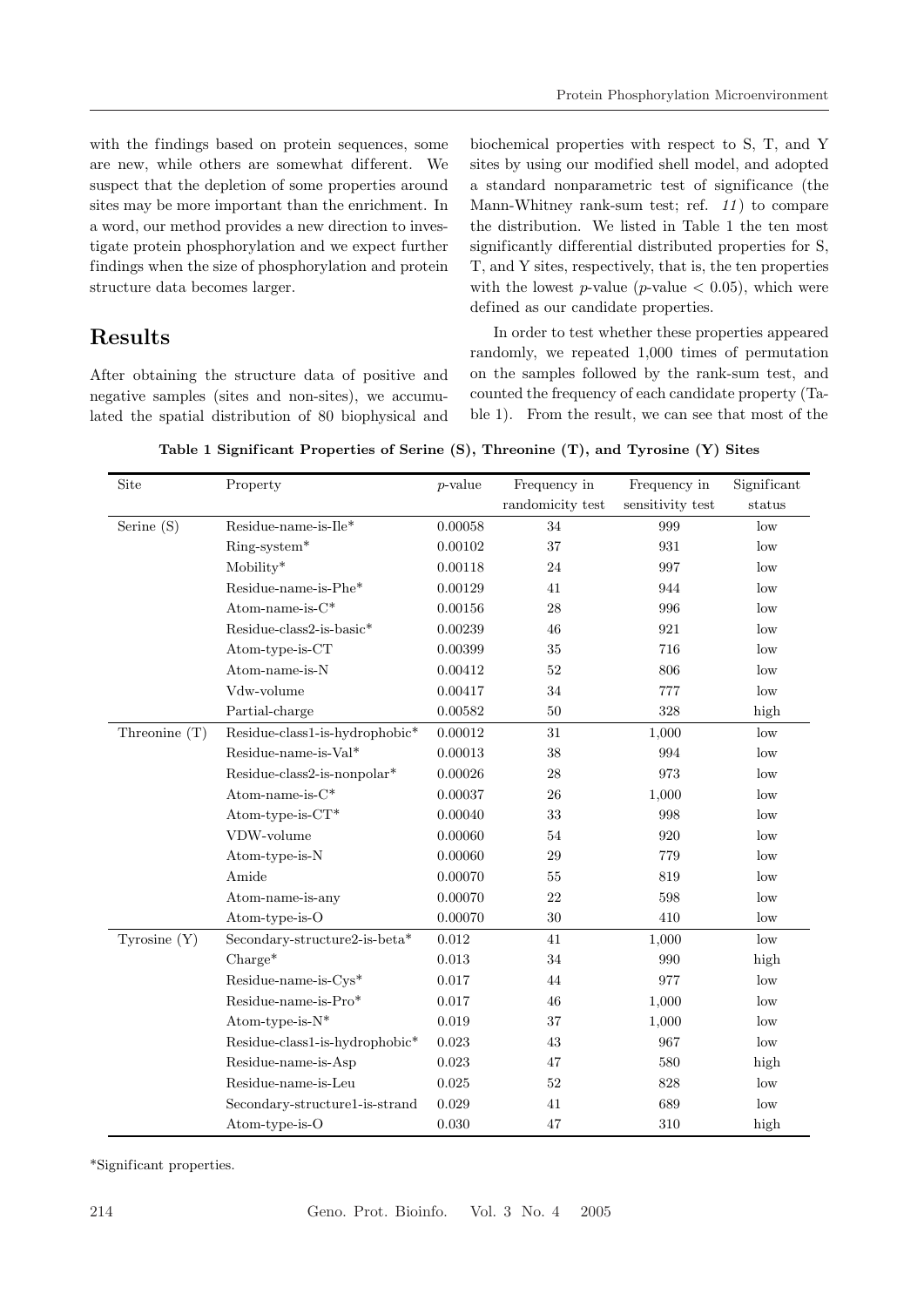candidate properties appeared less than 50 times, and such properties are unlikely to be random.

We continued to test whether these properties were sensitive to the negative sample size, for the number of non-sites was far more than that of the sites. By clustering the negative samples to 4–5 times as many as positive samples for 1,000 times, we obtained 1,000 groups of samples; each was composed of a positive sample and one of the 1,000 negative samples. Then we implemented the rank-sum test on the 1,000 groups of data, respectively, and counted the frequency of each candidate property (Table 1). From the result, we can see that some properties are very stable, and we will ignore the unstable properties in the end.

Considering both the randomicity and sensitivity tests, we selected the properties that appeared less than 50 times in the randomicity test and more than 900 times in the sensitivity test to characterize the microenvironment of S, T, and Y sites, and marked them in Table 1. We can see that there are 6, 5, and 6 significant properties to S, T, and Y sites, respectively.

## Discussion

Based on these significant properties, we have the following conclusions: (1) Around S sites, it is deficient in residues Ile and Phe, which are characterized as nonpolar and hydrophobic that are consistent with another two properties, ring-system and residueclass2-is-basic. In addition, mobility and atom-nameis-C are also deficient around S sites. (2) Around T sites, the lack of residue Val is correlated with the depletion of hydrophobic and nonpolar; meanwhile, atom-type-is-CT and atom-name-is-C are underrepresented, and VDW-volume is also much smaller. From such results, we can see that there are some similar features between S and T sites, identical with the report that many protein kinases can recognize substrates of both S and T sites  $(6)$ . (3) Around Y sites, there is only one enriched property, namely charge, among all the significant properties. Meanwhile, it is notably lack of two residues, Cys and Pro, which are both neutral. Furthermore, hydrophobic, the secondary structure of beta, and atom-type-is-N are significantly absent around Y sites.

Among all the properties we investigated, some are the same with the findings based on the protein sequences around sites, such as the depletion of Ile, Phe, and Val that are nonpolor and hydrophobic, the depletion of Cys and Pro that are neutral, and the enrichment of charge  $(12)$ ; some are new findings, such as the lack of atom-name-is- $C/N$ , atom-type-is- $CT/N$ , and the smaller VDW-volume; others are somewhat different, and the most difference is that our conclusion tends to highlight the depletion of some properties rather than the enrichment emphasized in methods based on protein sequences, for nearly all of the properties we extracted are significantly low by using the rank-sum test. Therefore, we propose that the depletion of some properties around sites has much more effect on protein phosphorylation.

In general, these biophysical and biochemical properties provide an insight that may be functionally related with the mechanism of protein phosphorylation, and such analysis may be important for protein engineering application.

In addition, after obtaining these significant properties, we implemented site prediction using SVMs  $(8)$ , and the prediction accuracy of S, T, and Y sites were all more than 80% by cross-validation. Although our accuracy is not higher than that of sequence-based methods  $(13)$ , our sample size is much smaller. We expect that it will be significative to explore the mechanism of protein phosphorylation in the view of microenvironment along with the increasing size of phosphorylation and protein structure data.

# Materials and Methods

#### Datasets

We obtained the dataset of phosphorylation sites from Phospho.ELM (version 3.0; ref.  $1/4$ ) containing protein sequences, phosphorylated sites (S, T, and Y), and corresponding protein kinases. All of them have been validated by experiment. As there were no exact negative samples, we extracted S, T, and Y of the same proteins reported in Phospho.ELM without annotating them as phosphorylated sites to be our negative samples. In addition, we obtained the dataset of protein structures from the Protein Data Bank (PDB; ref. 15). For the protein that has more than one record in PDB, we selected the one with the highest resolution. Only the sites reported in both databases were extracted as our samples. The sample sizes of S, T, and Y are shown in Table 2.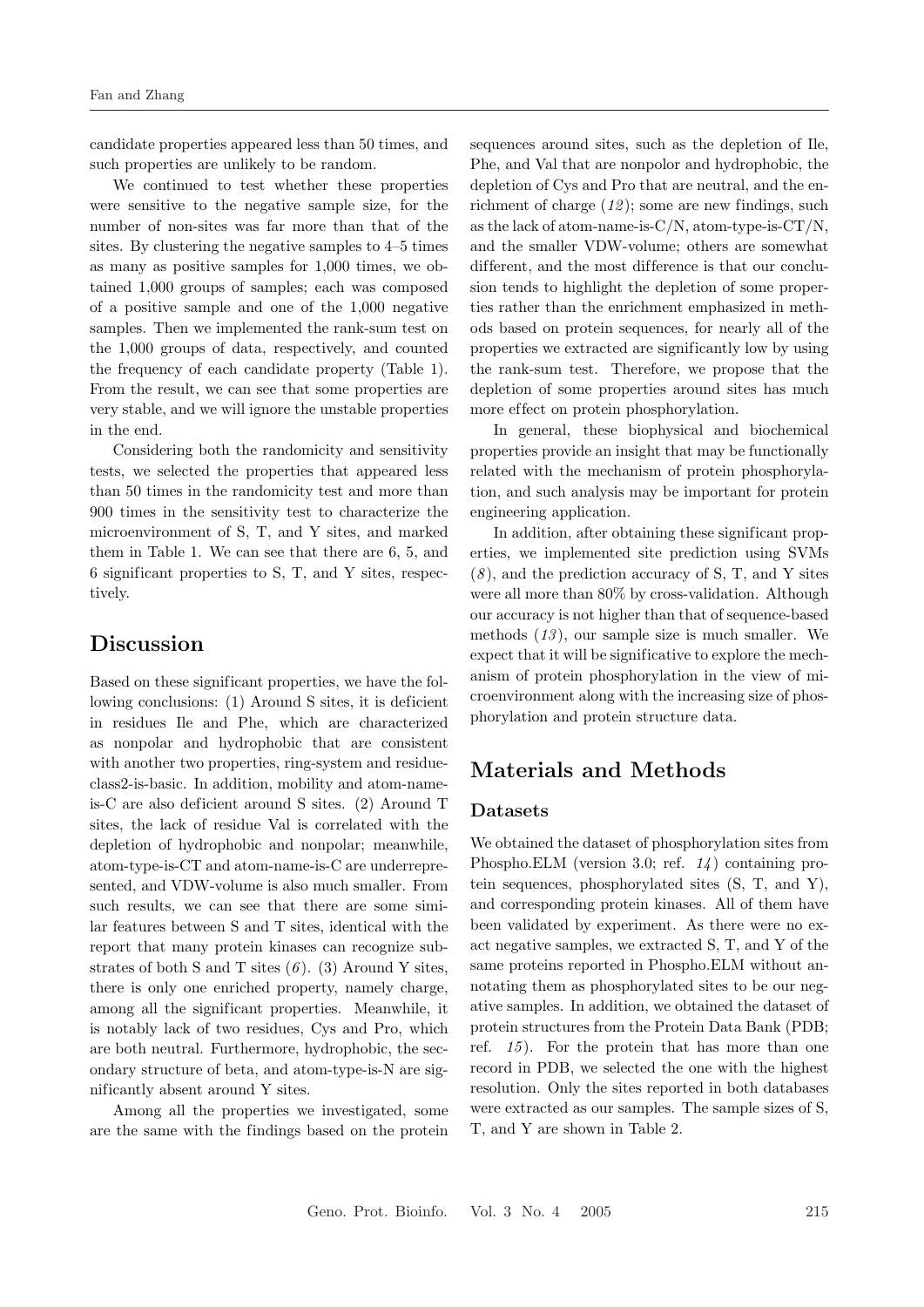

Table 2 Sample Data of S, T, and Y Reported in Both Phospho.ELM and PDB Databases

Fig. 1 A. Altman's shell model that accumulates the property distribution of each shell around a site. B. The modified model that accumulates the property distribution around a site at a distance range of  $2-16$  Å as a whole.

### Properties

We used 80 biophysical and biochemical properties to characterize the microenvironment around S, T, and Y sites as listed below:

1. Atom-based properties: atom type, hydrophobicity, charge, and charge-with-His.

2. Chemical group-based properties: hydroxyl, amide, amine, carbonyl, ring-system, and peptide.

3. Residue-based properties: residue type, hydrophobicity classifications 1 and 2.

4. Secondary structure-based properties: secondary structure classifications 1 and 2.

5. Other properties: VDW-volume, B-factor, mobility, and solvent accessibility.

These properties include almost all the properties within a biomolecular structure and have been used to characterize the microenvironment of other sites  $(9, 16).$ 

### Model

Altman and his colleagues  $(9, 10)$  adopted a shell model to characterize the microenvironment surrounding calcium binding sites, whose main idea was to accumulate the property distribution of each shell around a site (Figure 1A). In this study, we applied a

modified shell model on our data, which accumulated the property distribution around a site at a distance range of  $2-16$  Å as a whole (Figure 1B). Our reason is as follows: when we applied the original shell model on our data, the significant properties in each shell extracted by the rank-sum test were sensitive to the negative sample size, and we ascribed it to that the sites were not affected by the properties in each shell separately but the overall properties of all the shells. Therefore, we modified the model and extended the distance from  $2 \text{ Å}$  to  $16 \text{ Å}$  for most significant properties between sites and non-sites concentrated in such regions.

### Randomicity test

In order to test whether these significant properties appeared randomly, we implemented 1,000 times of permutation on the positive and negative samples. The permutation process was as follows: on the assumption that there were  $N_p$  positive and  $N_n$  negative samples, we first mixed the positive and negative samples together  $(N_p + N_n$  samples in all), then drew  $N_p$  positive and  $N_n$  negative samples randomly. After repeating the permutation for 1,000 times, we obtained 1,000 groups of data.